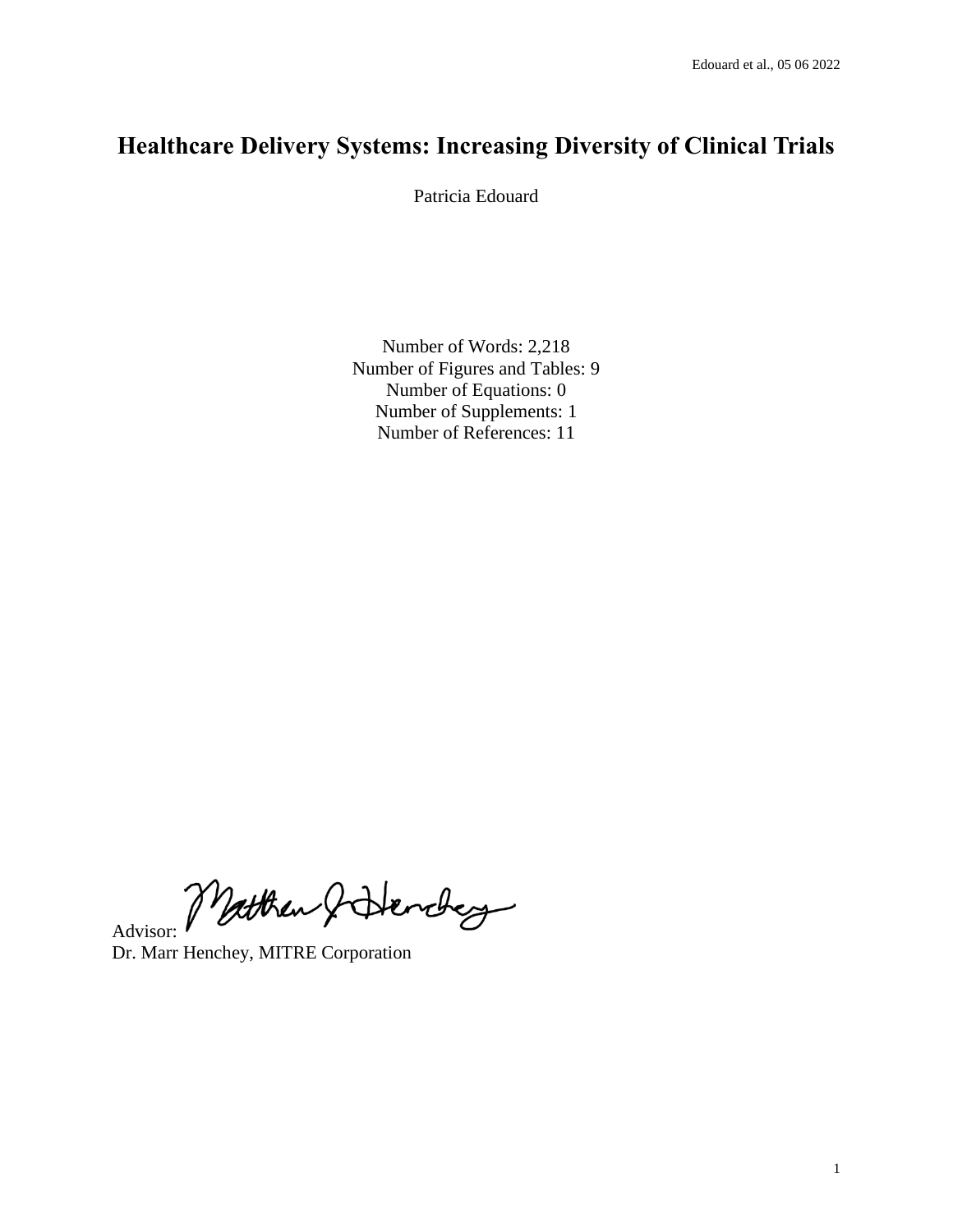## **Healthcare Delivery Systems: Increasing the Diversity of Clinical Trials**

### **Patricia K. Edouard**

<sup>a</sup> Fourth Year Biomedical Engineering Undergraduate, University of Virginia

<sup>1</sup> Correspondence[: pke5pbs@virginia.edu,](mailto:pke5pbs@virginia.edu) 12871 Knight Arch Rd. Fairfax, VA 22030, 703-489-3562

## **Abstract**

Healthcare systems need to adapt to changing demands quickly to incorporate new services, new delivery mechanisms for existing services, and potentially increased capacity requirements to meet patient demand. Modeling will help strategic decision-makers maximize the performance of the healthcare system. This study aims to select a test case where a specific existing healthcare delivery service does not align with patient demand, design and develop a mathematical model to address the selected health care service, conduct data analysis and recommendations to evaluate and improve changes to the service. To this end, I utilized a meta-analysis model to assess the potential of new recruitment techniques in increasing the diversity of clinical trial pools. The production of this model was created by the acquisition of clinical trial data from publicly-available resources that was filtered by the inclusion of data on race and ethnic participation in clinical trials. From this model, I was able to generate the odds ratio to determine the potential of implementation of new recruitment strategies in increasing the diversity of clinical trial participants, in comparison to standard recruitment strategies. The resulting meta-analyses determined that the majority of the comparison between the utilization of new recruitment strategies to standard practice did not increase the likelihood of success in increasing diverse participation amongst racial and ethnic minority groups.

Keywords: Healthcare delivery systems, clinical trials, increasing diversity, meta-analysis

## **Introduction**

A health care delivery system is an organization of people, institutions, and resources that deliver health care services to meet the health needs of a target population, whether that be a single-provider practice or a large health care system<sup>1</sup>. Many aspects in the management of healthcare delivery systems are quantitative. Due to immense the amount of changing data within health care, healthcare systems find it difficult to identify insights that are most valuable to patients. Data-driven approaches to health outcome assessment are the core of effective healthcare system management <sup>2</sup>. Healthcare systems need to adapt to the changing demands of patient populations by incorporating new services, new delivery mechanisms for existing services, and potentially increasing capacity requirements to meet patient demand. Furthermore, a predictive modeling framework is needed to quickly assess how a new service delivery would improve current conditions or how many more resources (providers, staff, and rooms) are needed to handle the influx of patient demand. Mathematical modeling is an important tool for evidence synthesis and

informs clinical and public health decision-making, such that these models can provide evidence to support recommendations to maximize the performance of health care systems. The aims of this capstone are to select a use case where a specific existing healthcare service of clinical trials does not align with patient demand and/or new delivery mechanisms are being considered that may help to improve patient experience and outcomes, design and develop a mathematical model to address the selected health care service, and conduct data analysis and recommendations to evaluate and improve changes to the healthcare service.

## *Determine the Test Case*

The test case serves the purpose to determine if different features within a system are performing as expected and to confirm that the system satisfies all related standards, guidelines and customer requirements. In addition, the test case can also help reveal errors or defects within the system<sup>3</sup>. The test case chosen for this project was to focus on increasing diversity amongst clinical trial participants.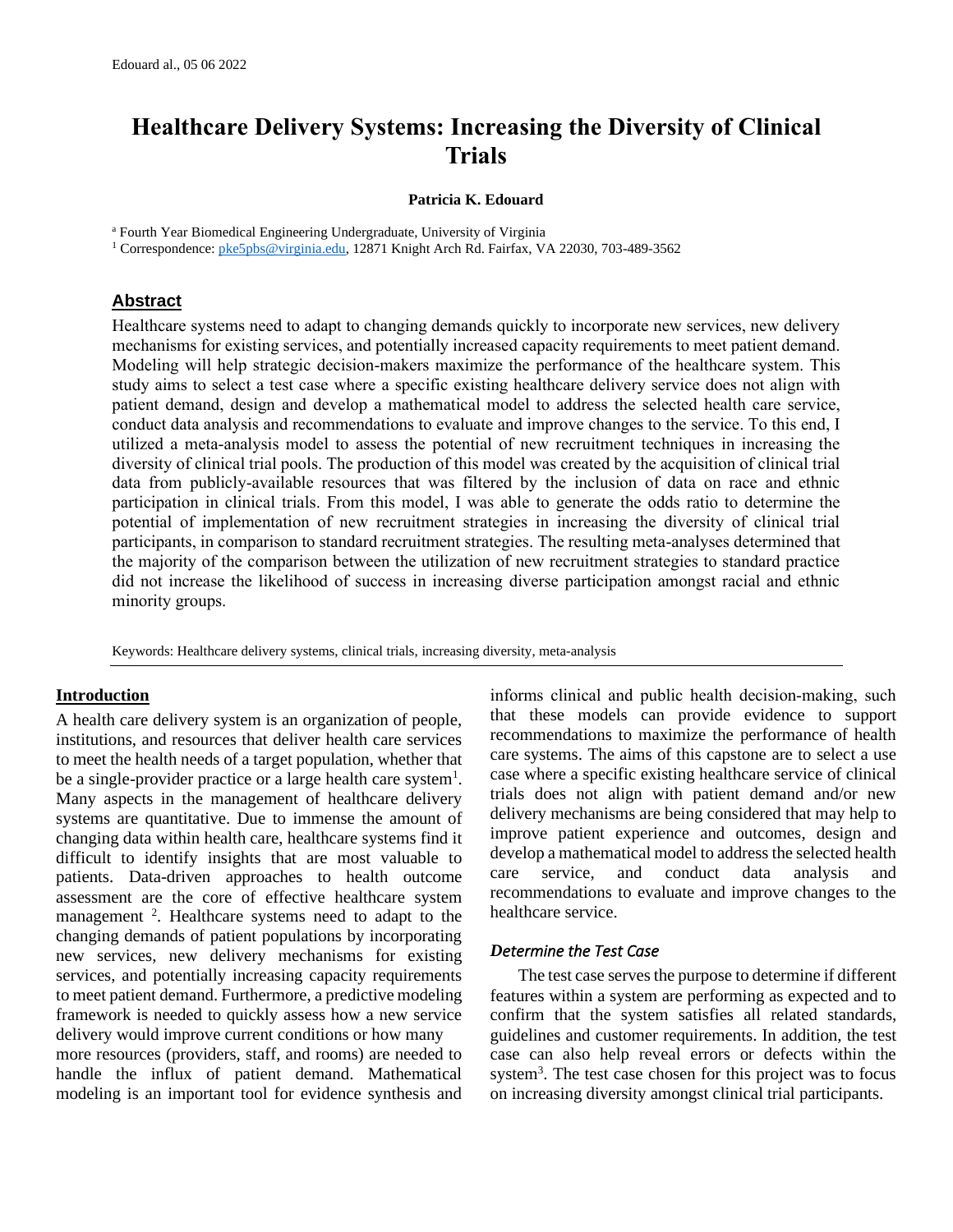Clinical trials are conducted to are conducted to evaluate the safety, effectiveness, and efficacy of clinical treatments and devices. Clinical Trials are conducted through 4 phases: Preclinical, Phase I, Phase II, and Phase  $III<sup>4</sup>$ . The preclinical phase identifies the potential of a new product tor treatment that is likely to be safe and will work in people, demonstrated through animal testing. Phase I determines the highest thresholds of the new treatment that can be given safely without causing severe side effects. Phase II obtains data on whether the product or treatment actually works in treating a disease or indication. Finally, Phase III compares the safety and effectiveness of the new treatment against the current standard treatment.

Increasing diversity of clinical trials was primarily chosen due to underrepresentation of minority and ethnic groups in the conduction of clinical trials in the United States (US). As reported in 2011, African Americans and Hispanics comprised 12% and 16% of the US population, respectively, but only 5% and 1% of trial participants were African Americans and Hispanics, respectively. The underrepresentation of racial and ethnic minority in clinical research presents concerns due to people of different ages, races, and ethnicities may react differently to certain medical products and treatments. This shortcoming has created gaps in our understanding of diseases and conditions, preventive factors, and treatment effectiveness across populations. These gaps in knowledge can impede the quality of health care decision making, ability to counsel people on ways to reduce their risk, optimal treatment responses, and even the development of more effective medications or interventions.

The overall aim of this paper is to determine the potential of new recruitment strategies that could be implemented into clinical trials, in order to increase diverse participation amongst clinical trial pools.

### **Materials and Methods**

For the conduction of this project, I researched through publicly available data from government databases, primarily those of ClinicalTrial.gov<sup>5</sup> and PubMed.gov. Through this research, I found a single zip file containing all study records available on ClinicalTrials.gov that had 403,640 studies with their own unique National Clinical Trial (NCT) number. On PubMed.gov, I searched for research papers that utilized specific, targeted recruitment techniques for clinical trials. I found three specific studies that used new recruitment techniques and had documented data to support the targeted the patient populations of those who suffer from fibromyalgia<sup>6</sup> and Parkinson's Disease<sup>7</sup>. The final study's patient population was those of cancer

survivors<sup>8</sup>. I utilized the combination of this resources to gather data that would form the foundation for my results.

After finding the data, I conducted a literature review of possible methods of analysis. I decided to utilize the methods of meta-analysis. Meta-analysis is a research process used to merge the findings of single, independent studies, using statistical methods to calculate an overall or 'absolute' effect<sup>9</sup>. This type of analysis has three steps: Identification, Screening, and Included. Identification finds the studies through database searching. Screening identifies studies that meet baseline measurements. Eligibility identifies the studies that meet the eligibility criteria. Finally, Included accounts for the studies represented in the final analysis.

To conduct the statistical analysis for the metaanalysis, I utilized the odds ratio to determine the strength of the association between two events, the exposure and outcome. The exposure being that of participants receiving the new or the standard recruitment strategy. The outcome being the composition of the clinical trial pools. This ratio will allow for the comparison between the odds that the patient population was given the new recruitment strategy to the odds that the patient population was given the standard recruitment strategy (Fig. 1). If the odd ratio calculated is higher than 1, the more likely the that the relationship between the exposure and event, or outcome, is causal. Therefore, if the odds ratio is calculated to be over 1, the odds that the inclusion of new recruitment in the clinical trial design will have a higher likelihood of success of increasing diversity of participants in comparison to the standard recruitment strategy $10,11$ . In addition, after the calculation of the odds ratio, the data was inputted into a forest plot.

|          |     | Event |    |  |
|----------|-----|-------|----|--|
|          |     | Yes   | No |  |
| Exposure | Yes | а     | b  |  |
|          | Nο  |       |    |  |

odds of the event in exposed group Odds Ratio = odds of the event in non-exposed group

Odds Ratio = 
$$
\frac{a/b}{c/d}
$$
 =  $\frac{ad}{bc}$ 

**Fig. 1. Odds Ratio.** The figure demonstrates the calculation of the odds ratio. The exposure is represented by the treatment of either the new or standard recruitment strategy. The event, or outcome, is represented by the clinical trial composition.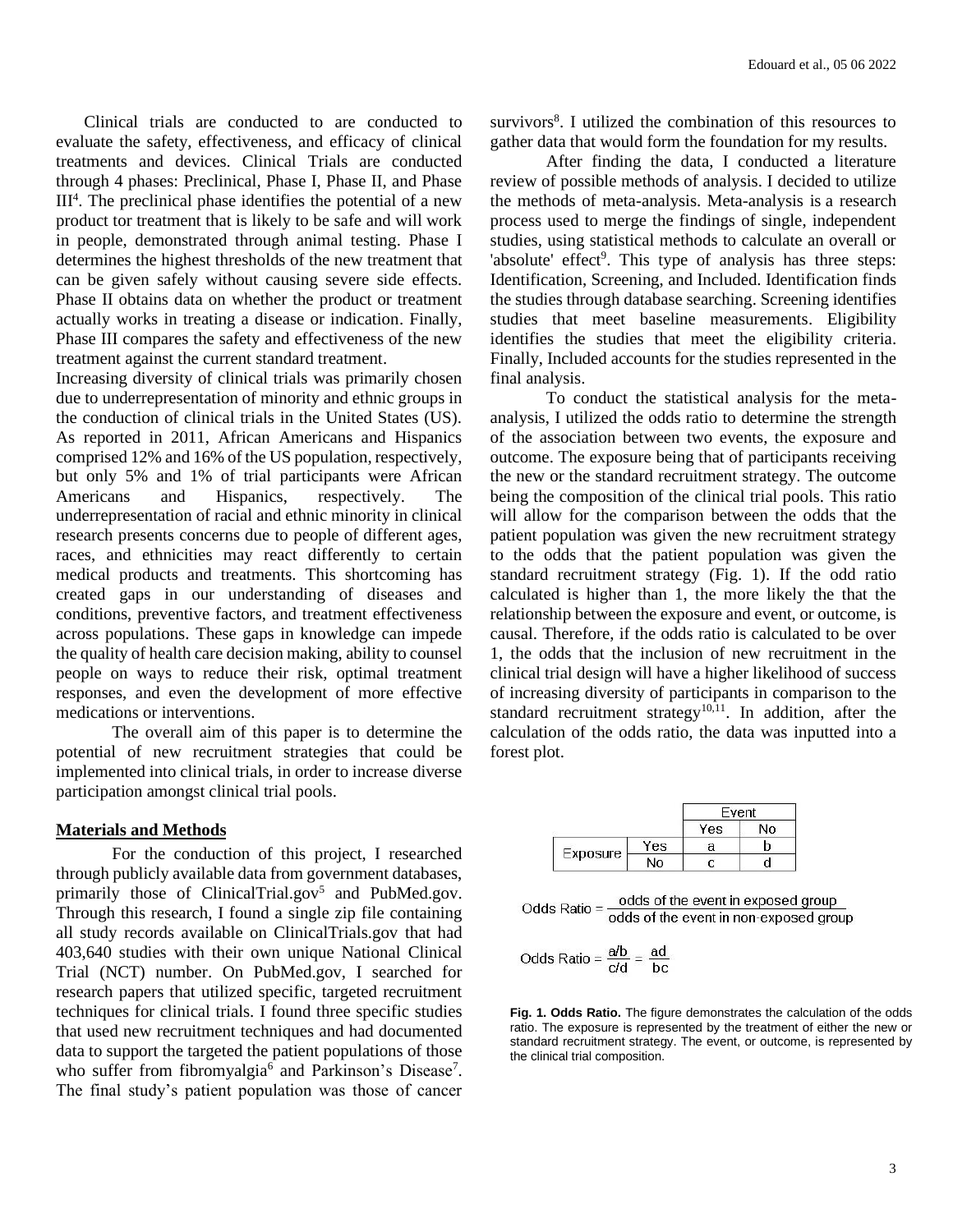## **Results**

## *Characteristics of Studies included in Analysis*

My search results for clinical trial data yielded 404, 640 studies. The studies were screened to determine the number of studies that had an overall status of completion, this yielded 216,726 studies. The studies were then processed to determine which studies were processed without error, this yielded 216, 618. The studies sought for retrieval that reported baseline measurements as expected yielded 44,303. The eligibility criteria determined that 18 studies met the criteria for inclusion (Fig. 2).



**Fig. 2. PRISMA flow diagram of records/studies included at each stage of meta-analysis.** The figure demonstrates the process of metaanalysis for determining which studies, acquired from ClinicalTrial.gov, would be utilized for the statistical analysis.

Table 1 shows the detailed characteristics of the included studies from PubMed that will be utilized for comparison for the clinical trial pool that received the new recruitment strategy. The 18 studies from ClinicalTrial.gov were utilized as the clinical trial pool that received the standard recruitment strategy. Supplemental Table 1 shows the detailed characteristics of the included studies from ClinicalTrials.gov that were determined in Figure 2. According to ClinicalTrial.gov, ethnicity data relates only to those who categorize themselves as Hispanic or Not-Hispanic. In terms of race, ClinicalTrial.gov had the categories of American Indian/ Alaska Native, Asian, Native Hawaiian or Other Pacific, Black or African American, White, and More than one race. However, based on the parameters of the racial and ethnic breakdown of the clinical pools, some races were added together to represent the Non-White participants. This was completely dependent

| <b>Table 1: Contextual and Clinical Trial Characteristics of PubMed Studies</b> |                                                                                  |                        |                                                               |                                                       |
|---------------------------------------------------------------------------------|----------------------------------------------------------------------------------|------------------------|---------------------------------------------------------------|-------------------------------------------------------|
| Study                                                                           | Intervention                                                                     | Patient<br>Population  | Recruitment<br><b>Technique</b>                               | <b>Participants</b>                                   |
| Park et al, 2021                                                                | <b>Evaluating effective</b><br>recruitment<br>strategies in an<br>exercise trial | Fibromyalgia           | Web-based<br>advertisements                                   | Total: 16<br>White: 8<br>Black: 4<br>Other:4          |
| Dobkin et al,<br>2020                                                           | Evaluating novel<br>designs for<br>recruitment and<br>retention                  | Parkinson's<br>Disease | Targeted Ad<br>Campaigns<br>through<br>Facebook and<br>Google | <b>Total: 4689</b><br>Non-White: 199<br>Hispanic: 231 |
| Arnobit et al,<br>2021                                                          | <b>Exploring Online and</b><br>Face to Face<br>Recruitment<br><b>Strategies</b>  | Cancer Survivor        | Web-based<br>(email, social<br>media)                         | Total: 77<br>White: 56<br>Non-White: 21               |

**Table 1. Contextual and clinical trial characteristics of studies included in the meta-analysis of PubMed studies.** This table displays the name, intervention method of the study, target patient population, recruitment strategy, and the racial and ethnic composition of the clinical trials. These studies will be utilized as the data for the new recruitment strategy in the meta-analysis

on the racial and ethnic groups documented in the data for the PubMed studies (Table 1).

## *Main Meta-analysis*

I separated out the studies based on the population and/ or disease of interest. Then, I proceeded to calculate the odds ratio. I pooled the data and conducted the following analysis: the odds ratio of Black and White participants of fibromyalgia studies (Fig. 3 and Fig 4), the odds ratio of Non-White and Hispanic of Parkinson's Disease studies (Fig. 5 and Fig.6), and the odd ratio of Non-White participants of Cancer Survivor studies (Fig.7). The 95% confidence intervals (CI) were calculated as well. Finally, the total odd ratio was calculated by adding the total number of participants exposed to the new recruitment strategy and the standard recruitment strategy. After conducting the analysis on the five sets of data, I found that the majority of the studies (80%) concluded that the intervention of new recruitment strategies did not signficantly increase the odds of increasing diverse participation amongst racial and ethnic minority groups in comparison to the standard recruitment strategies and were found to be statistically significance (alpha =  $0.05$ ) (Table 2). The one data set that did not produce that result was the odds ratio calculated for the Non-White participants who received the new recruitment strategy of the Arnobilt et al, 2021 (Table 1). The odd ratio was reported over one, however the p-value statistic returned a value greater than alpha, therefore this relationship was determined to be statistically insignificant (Table 2).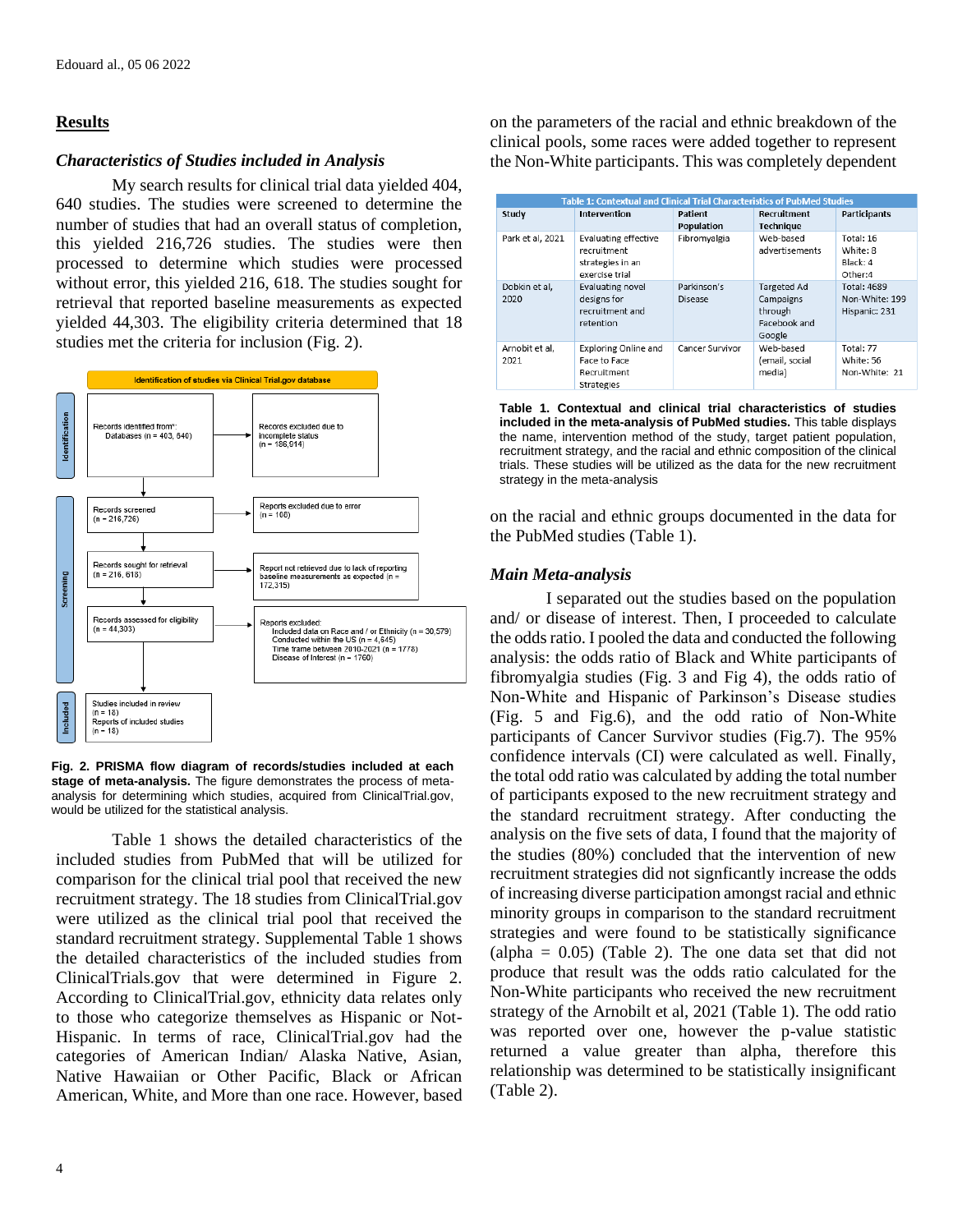

#### Odds Ratio of Black Participation in Fibromyalgia Trials for Web Advertisement **Recruitment Technique**

**Participation in Fibromyalgia Trials for Web Advertisement Recruitment Technique.** This figure demonstrates the odds ratio between the Black participants in the standard and recruitment trials. The total odds ratio of 0.402, indicating that group that received the new recruitment strategy has odds 0.402 times lower compared to the standard recruitment group in terms of the success of increasing diversity of participants.

**Fig. 3. Odds Ratio of Black** 

Odds Ratio of Caucasian Participation in Fibromyalgia Trials for Web Advertisement Recruitment Technique



**Fig. 4. Odds Ratio of Caucasian Participation in Fibromyalgia Trials for Web Advertisement Recruitment Technique.** This figure demonstrates the odds ratio between the Caucasian participants in the standard and recruitment trials. The total odds ratio of 0.160, indicating that group that received the new recruitment strategy has odds 0.160 times lower compared to the standard recruitment group in terms of the success of increasing diversity of participants.





**Fig. 5. Odds Ratio of Non-Participation Parkinson's Disease Trials for Targeted Ad Recruitment Technique.** This figure demonstrates the odds ratio between the non-Caucasian participants in the standard and recruitment trials. The total odds ratio of 0.407, indicating that group that received the new recruitment strategy has odds 0.407 times lower compared to the standard recruitment group in terms of the success of increasing diversity of participants.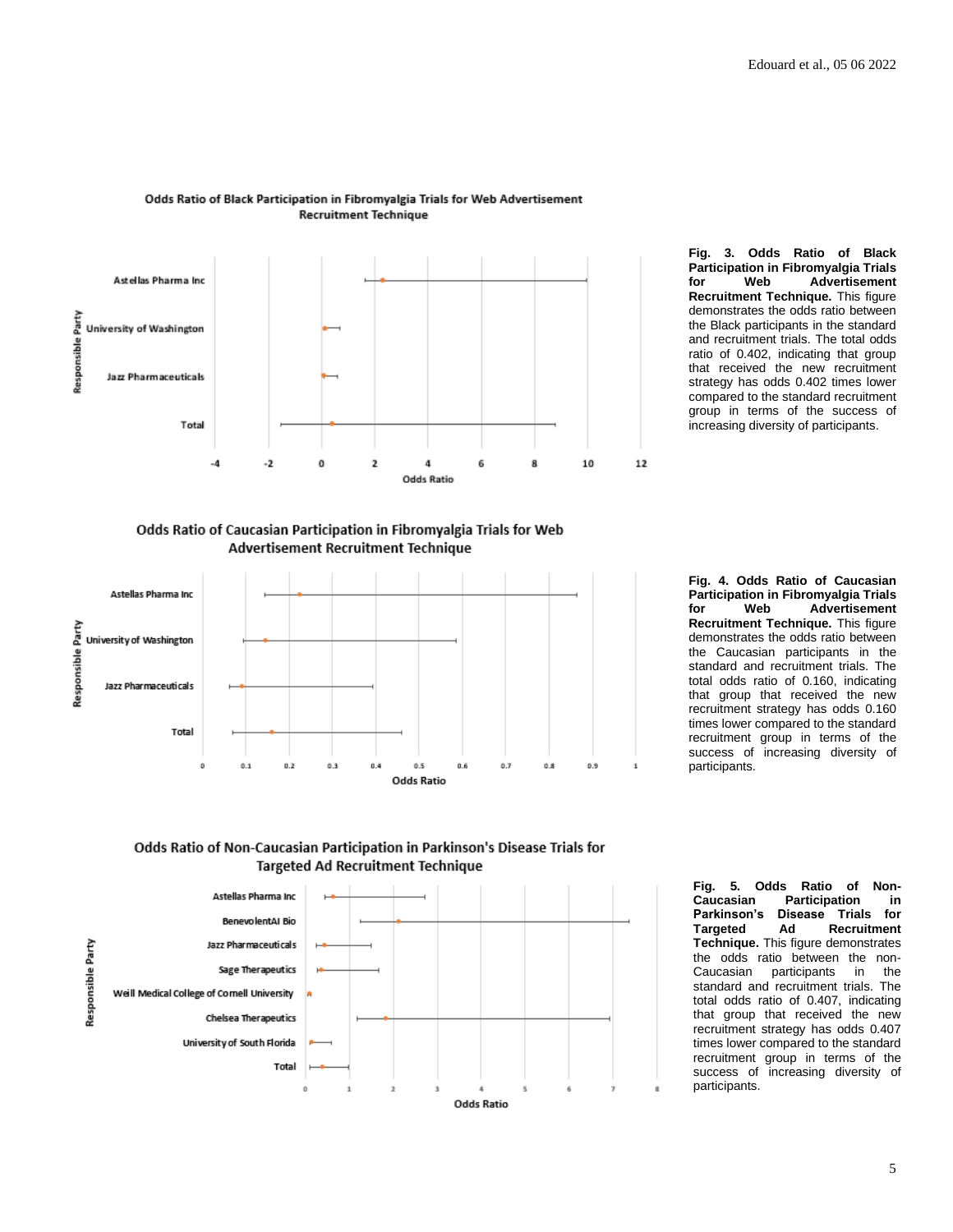

Odds Ratio of Hispanic Participation in Parkinson's Disease Trials for **Targeted Ad Recruitment Technique** 

**Fig. 6. Odds Ratio of Hispanic Participation in Disease Trials for Targeted Ad Recruitment Technique.** This figure demonstrates the odds ratio between the non-Caucasian participants in the standard and recruitment trials. The total odds ratio of 0.233, indicating that group that received the new recruitment strategy has odds 0.233 times lower compared to the standard recruitment group in terms of the success of increasing diversity of participants.





**Fig. 7. Odds Ratio of Non-Caucasian Participation in Cancer Survivor Trials for Web-Based Recruitment Technique.** This figure demonstrates the odds ratio between the non-Caucasian participants in the standard and recruitment trials. The total odds ratio of 1.180, indicating that group that received the new recruitment strategy has odds 1.180 times higher compared to the standard recruitment group in terms of the success of increasing diversity of participants.

| <b>Disease</b>                | <b>Demographics</b> | <b>Odds Ratio</b> | <b>Low 95% CI</b> | High 95% CI | P- value  |
|-------------------------------|---------------------|-------------------|-------------------|-------------|-----------|
| Fibromyalgia                  | <b>Black</b>        | 0.402             | 1.93              | 8.36        | 0.0000999 |
| Fibromyalgia                  | Caucasian           | 0.160             | 0.09              | 0.3         | 0         |
| Parkinson's<br><b>Disease</b> | Non-Caucasian       | 0.407             | 0.29              | 0.57        | O         |
| Parkinson's<br><b>Disease</b> | Hispanic/<br>Latino | 0.233             | 0.14              | 0.39        | 0         |
| Cancer                        | Non-Caucasian       | 1.180             | 0.96              | 1.44        | 0.06      |

**Table 3. The average results of the total odds ratios between the new recruitment strategy and the standard recruitment strategy in increasing the likelihood of success in increasing the diversity of clinical trial pool.** This table displays the results of the average of all the data sets. 80% of the data produced an odd ratio of below one, indicating that the implementation of the new recruitment strategy has a lower chance of success of increasing clinical trial diversity, in comparison to the standard recruitment strategy. These conclusions were determined to be statistically significant. One data set did produce an odds ratio higher than one, indicating that the implementation of the new recruitment strategy has a higher chance of success of increasing clinical trial diversity, in comparison to the standard recruitment strategy. However, this conclusion was determined to be statistically insignificant.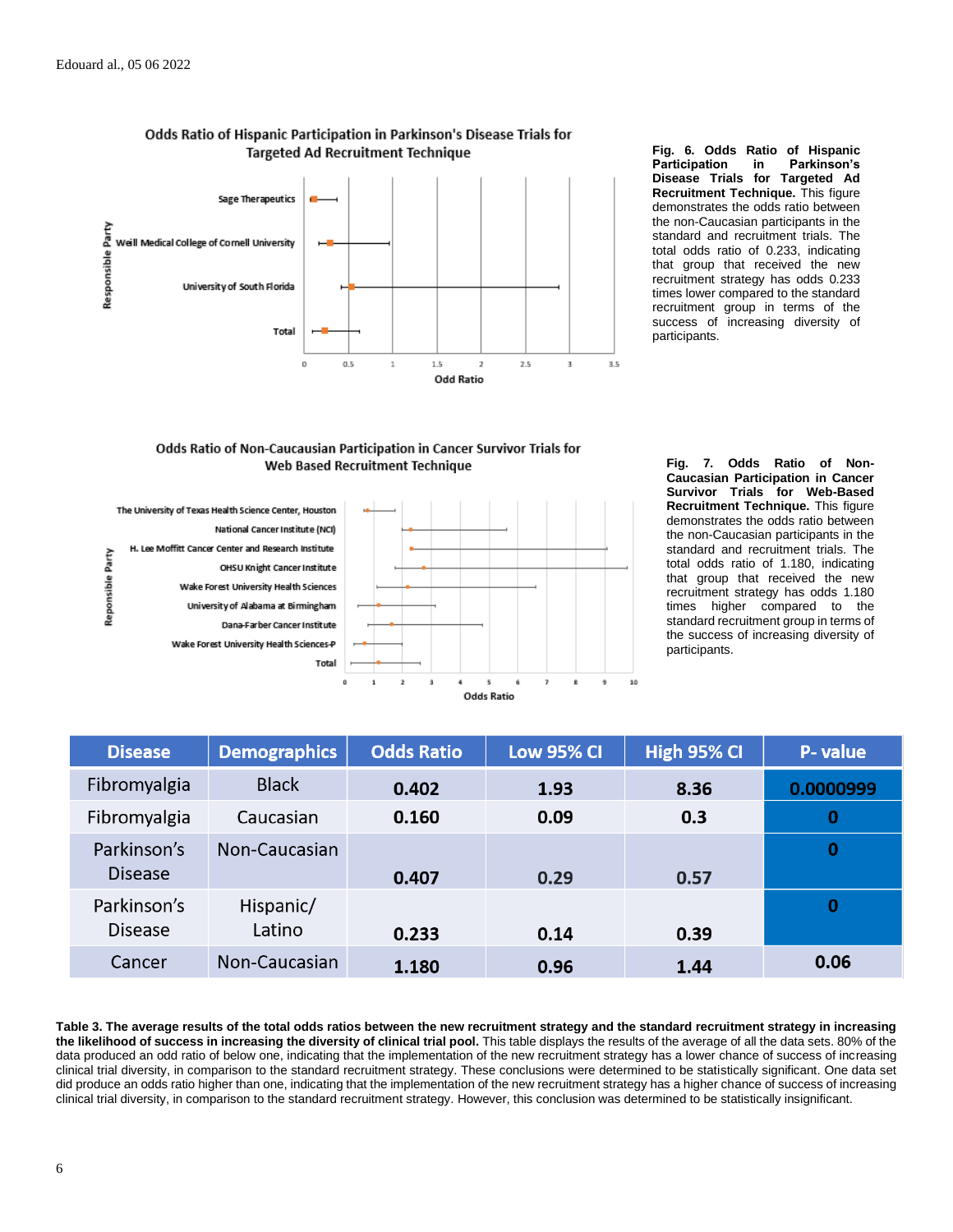## **Discussion**

As a result of this project, I was able to met the aims of the project, such that I was able to determine a test case, design and develop a mathematical model, and perform data analysis.

The meta-analysis identified potential new recruitment strategies that could be implemented into clinical trial design, in order to decrease the diversity of clinical trial participant pools. However, the introduction of the new recruitment strategy across the majority of the trials demonstrated that it lowered chances of success at increasing the diversity of clinical trials. The trials that demonstrated this finding were found to be statistically significant. Therefore, the study determined that the implementation of these new recruitment strategies would not increase diverse participation. This may be indicative of different recruitment strategies being more effective across specific racial and ethnic minority groups.

## *Limitations*

The most pervasive limitation was the lack of data availability. Initially, it was difficult to find studies that evaluated and documented data on their findings of the use of new recruitment strategies. Most of the literature that I initially found on new recruitment strategies was in the format of a review nature and did not include specific documentation of data, however they did highlight the potential for the strategies to increase diversity in the composition of clinical trials. In addition, I found three documented recruitment strategies with supporting data (PubMed), therefore it limited the racial and ethnic minority groups to the racial and ethnic minority groups included in new recruitment trials. In addition, the limited sample size has a high change of having a lower statistical power. Therefore, it would be difficult to determine conclusive results in terms of recruitment strategies.

## *Future*

For future iterations of this work, I would enhance this model by incorporating that factors that relate to the reasons why those of racial and ethnic minority groups do not participate in clinical trial conduction. In addition, I would target studies that provide specific data. In addition, I would aim to develop an enhance estimation tool to determine the what the composition of the clinical trials pool would be expected given the inclusion of the new recruitment strategies and ways to reduce barriers to racial and ethnic minority participation in clinical trial conduction. Furthermore, I would want to incorporate other factors, such as age and sex, in to the model, in order to determine if the

new recruitment strategies have the potential of increasing the diversity of those factors. In addition, I would expand the model to encompass retention rates, since retention is a contributing factor to the time frame of clinical trial conduction.

## **End Matter**

## *Author Contributions and Notes*

Patricia Edouard collected, filtered, and analyzed the data for conduction of this project. In addition, I wrote the paper

The author declares no conflict of interest.

## *Acknowledgments*

A special thank you to my advisor, Dr. Matt Henchey, from the MITRE Corporation

## **References**

- 1. Piña IL, Cohen PD, Larson DB, et al. A Framework for Describing Health Care Delivery Organizations and Systems. *Am J Public Health*. 2015;105(4):670-679. doi:10.2105/AJPH.2014.301926
- 2. Vanagas G, Krilavičius T, Man KL. Mathematical Modeling and Models for Optimal Decision-Making in Health Care. *Comput Math Methods Med*. 2019;2019:2945021. doi:10.1155/2019/2945021
- 3. Usman OA, Oshiro C, Chambers JG, et al. Selecting Test Cases from the Electronic Health Record for Software Testing of Knowledge-Based Clinical Decision Support Systems. *AMIA Annu Symp Proc*. 2018;2018:1046-1055.
- 4. Key Concepts of Clinical Trials: A Narrative Review PMC. Accessed May 6, 2022. https://www.ncbi.nlm.nih.gov/pmc/articles/PMC3272 827/
- 5. Downloading Content for Analysis ClinicalTrials.gov. Accessed May 6, 2022. https://clinicaltrials.gov/ct2/resources/download#Dow nloadAllData
- 6. Park M, Bannuru RR, Price LL, Harvey WF, Driban JB, Wang C. Effective recruitment strategies in an exercise trial for patients with fibromyalgia. *Trials*. 2021;22:557. doi:10.1186/s13063-021-05502-3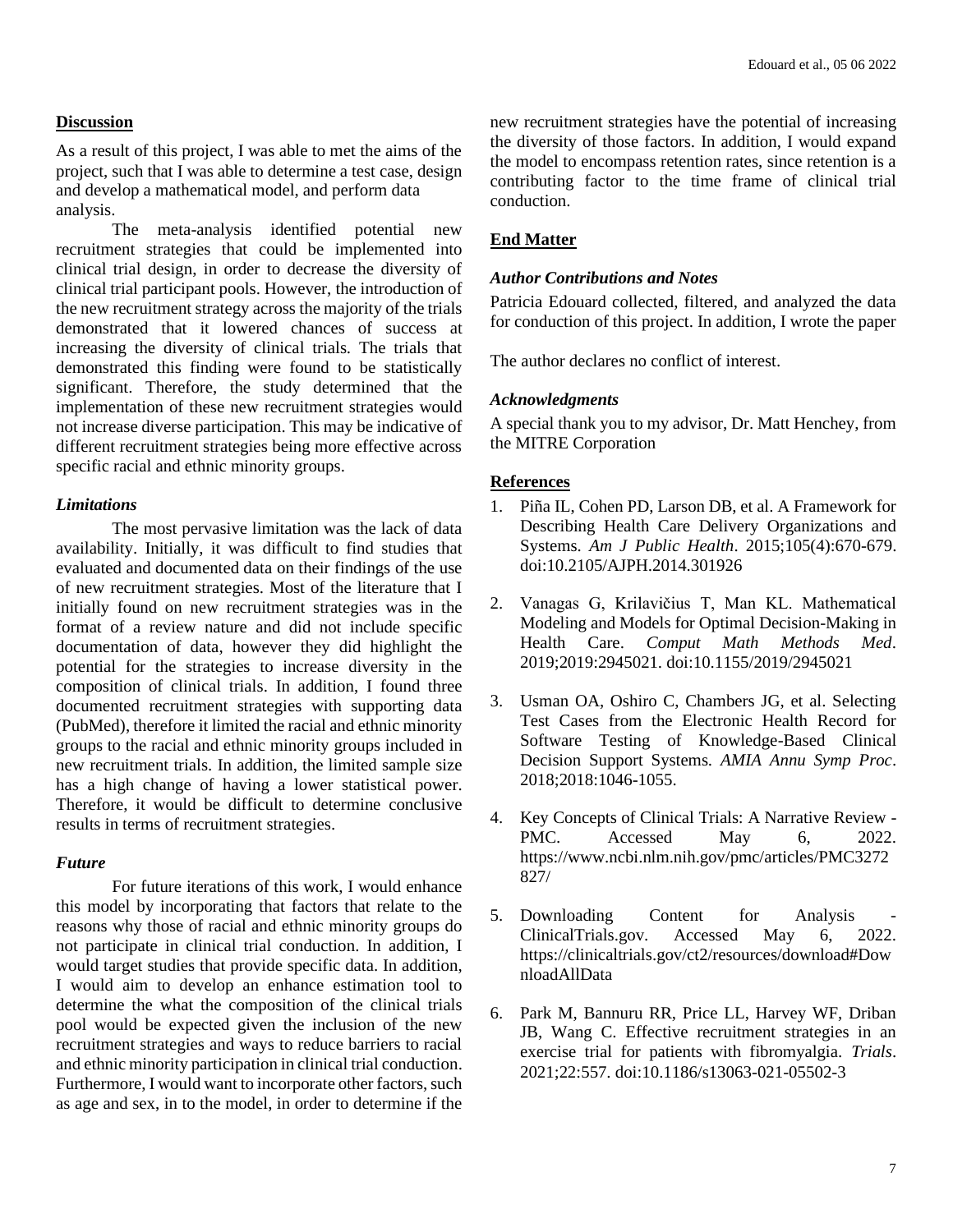- 7. Dobkin RD, Amondikar N, Kopil C, et al. Innovative Recruitment Strategies to Increase Diversity of Participation in Parkinson's Disease Research: The Fox Insight Cohort Experience. *J Park Dis*. 10(2):665-675. doi:10.3233/JPD-191901
- 8. Arnobit CI, Loo K, Pagano I, et al. Recruiting Cancer Survivors to a Mobile Mindfulness Intervention in the United States: Exploring Online and Face-to-Face Recruitment Strategies. *Int J Environ Res Public Health*. 2021;18(19):10136. doi:10.3390/ijerph181910136
- 9. Haidich AB. Meta-analysis in medical research. *Hippokratia*. 2010;14(Suppl 1):29-37.
- 10. Neyeloff JL, Fuchs SC, Moreira LB. Meta-analyses and Forest plots using a microsoft excel spreadsheet: stepby-step guide focusing on descriptive data analysis. *BMC Res Notes*. 2012;5(1):52. doi:10.1186/1756- 0500-5-52
- 11. Szumilas M. Explaining Odds Ratios. *J Can Acad Child Adolesc Psychiatry*. 2010;19(3):227-229.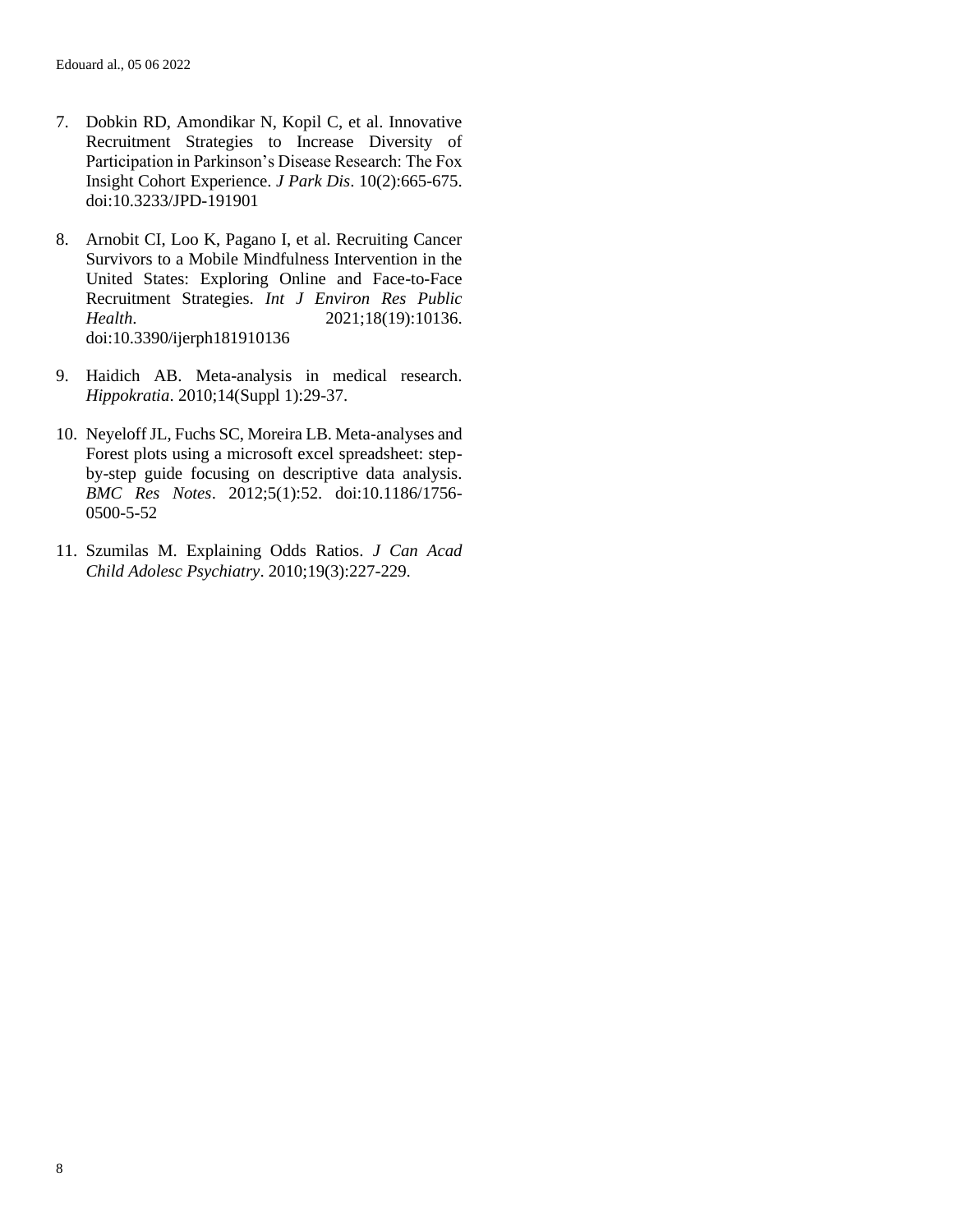## Supplemental Figure

| Table 2: Contextual and Clinical trial Characteristics of Clinical Trial. Gov Studies |                                                                                                                                                                                                              |                                                              |                               |                                                                           |  |
|---------------------------------------------------------------------------------------|--------------------------------------------------------------------------------------------------------------------------------------------------------------------------------------------------------------|--------------------------------------------------------------|-------------------------------|---------------------------------------------------------------------------|--|
| <b>National</b><br><b>Clinical Trial</b><br><b>Identifier</b><br>(NOT)                | <b>Title of Study</b>                                                                                                                                                                                        | <b>Study Sponsor</b>                                         | Population                    | <b>Number of Participants</b>                                             |  |
| NCT00803023                                                                           | Safety and Tolerability Study<br>Comparing Sodium Oxybate Given<br>as an Oral Solution to a Single-<br>blinded Combination of Oral Tablets<br>Plus Oral Solution in Subjects With<br>Fibromyalgia            | Jazz Pharmaceuticals                                         | Fibromyalgia                  | Total: 129, White: 118, Black:<br>5. Other: 6                             |  |
| NCT01598753                                                                           | Combined Behavioral and Analgesic<br>Trial for Fibromyalgia                                                                                                                                                  | University of<br>Washington                                  | Fibromyalgia                  | Total: 134, White: 117, Black:<br>6, Other: 11                            |  |
| NCT03056690                                                                           | A Study to Assess the Analgesic<br>Efficacy and Safety of ASP0819 in<br>Patients With Fibromyalgia                                                                                                           | Astellas Pharma Inc                                          | Fibromyalgia                  | Total: 186, White: 152, Black:<br>27, Other: 7                            |  |
| NCT01018264                                                                           | Solifenacin Succinate (VESIcare) for<br>the Treatment of Overactive Bladder<br>in Parkinson's Disease                                                                                                        | University of South<br>Florida                               | Parkinson's<br><b>Disease</b> | Total: 23, Hispanic: 2, Non-<br>Hispanic: 21,<br>White: 18, Non-White: 5  |  |
| NCT01176240                                                                           | A Two-Part Study (306B) to Assess<br>Droxidopa in Treatment of NOH in<br>Patients With Parkinson's Disease                                                                                                   | Chelsea Therapeutics                                         | Parkinson's<br>Disease        | Total: 171, White: 167, Non-<br>White: 4                                  |  |
| NCT01470027                                                                           | N-Acetylcysteine for<br>Neuroprotection in Parkinson's<br>Disease                                                                                                                                            | Weill Medical College                                        | Parkinson's<br>Disease        | Total: 47, Hispanic: 7, Non-<br>Hispanic: 40,<br>White: 33, Non-White: 14 |  |
| NCT03000569                                                                           | A Study to Evaluate SAGE-217 in<br>Participants With Parkinson's Disease                                                                                                                                     | Sage Therapeutics                                            | Parkinson's<br>Disease        | Total: 29, Hispanic: 9, Non-<br>Hispanic: 20<br>White: 26, Non-White: 3   |  |
| NCT03037203                                                                           | A 4-Week Study of the Safety,<br>Efficacy, and Pharmacokinetics of<br>JZP-110 [(R)-2-amino-3-<br>phenylpropylcarbamate<br>Hydrochloride] in Subjects With<br>Parkinson's Disease and Excessive<br>Sleepiness | Jazz Pharmaceuticals                                         | Parkinson's<br><b>Disease</b> | Total: 66, White: 60, Non-<br>White: 6                                    |  |
| NCT03194217                                                                           | BEN-2001 in Parkinson Disease<br>Patients With Excessive Daytime<br>Sleepiness                                                                                                                               | <b>BenevolentAI</b> Bio                                      | Parkinson's<br>Disease        | Total: 244, White: 239, Non-<br>White: 5                                  |  |
| NCT03482882                                                                           | Safety and Efficacy of Pimavanserin<br>in Adults With Parkinson's Disease<br>and Depression                                                                                                                  | Astellas Pharma Inc                                          | Parkinson's<br><b>Disease</b> | Total: 47, White: 43, Non-<br>White: 3                                    |  |
| NCT01105130                                                                           | L-Arginine Supplementation With or<br>Without Enzyme Inhibitors Treating<br><b>Erectile Function of Prostate Cancer</b><br>Survivors                                                                         | Wake Forest U                                                | Cancer Survivor               | Total: 140, White: 91, Non-<br>White: 49                                  |  |
| NCT01340300                                                                           | Exercise and Metformin in Colorectal<br>and Breast Cancer Survivors                                                                                                                                          | Dana Forber Cancer<br>Institute                              | Cancer Survivor               | Total:139, White: 113, Non-<br>White: 26                                  |  |
| NCT01492582                                                                           | Vaccine Therapy in Preventing<br>Human Papillomavirus Infection in<br><b>Younger Cancer Survivors</b>                                                                                                        | University of Alabama<br>at Birmingham                       | Cancer Survivor               | Total:1499, White: 1134,<br>Non-White: 365                                |  |
| NCT01535040                                                                           | Memantine Hydrochloride in Helping<br><b>Cancer Survivors Stop Smoking</b>                                                                                                                                   | Wake Forest University                                       | <b>Cancer Survivor</b>        | Total: 130, White: 111, Non-<br>White: 19                                 |  |
| NCT01539317                                                                           | Therapy to Prevent Sexual Pain in<br><b>Breast Cancer Survivors</b>                                                                                                                                          | <b>OHSU Knight Cancer</b><br>Institute                       | Cancer Survivor               | Total: 50, White: 44, Non-<br>White: 6                                    |  |
| NCT01823991                                                                           | <b>COGNUTRIN</b> in Breast Cancer<br><b>Survivors</b>                                                                                                                                                        | H. Lee Moffitt Cancer<br>Center and Research<br>Institute    | Cancer Survivor               | Total:36, White: 31, Non-<br>White: 5                                     |  |
| NCT01849250                                                                           | Study of Docosahexaenoic Acid<br>(DHA) in Triple Negative Breast<br><b>Cancer Survivors</b>                                                                                                                  | National Cancer<br>Institute                                 | Cancer Survivor               | Total:64, White: 55, Non-<br>White: 9                                     |  |
| NCT02509156                                                                           | Stem Cell Injection in Cancer<br><b>Survivors</b>                                                                                                                                                            | The University of Texas<br>Health Science Center,<br>Houston | Cancer Survivor               | Total: 31, White: 21, Non-<br>White: 10                                   |  |